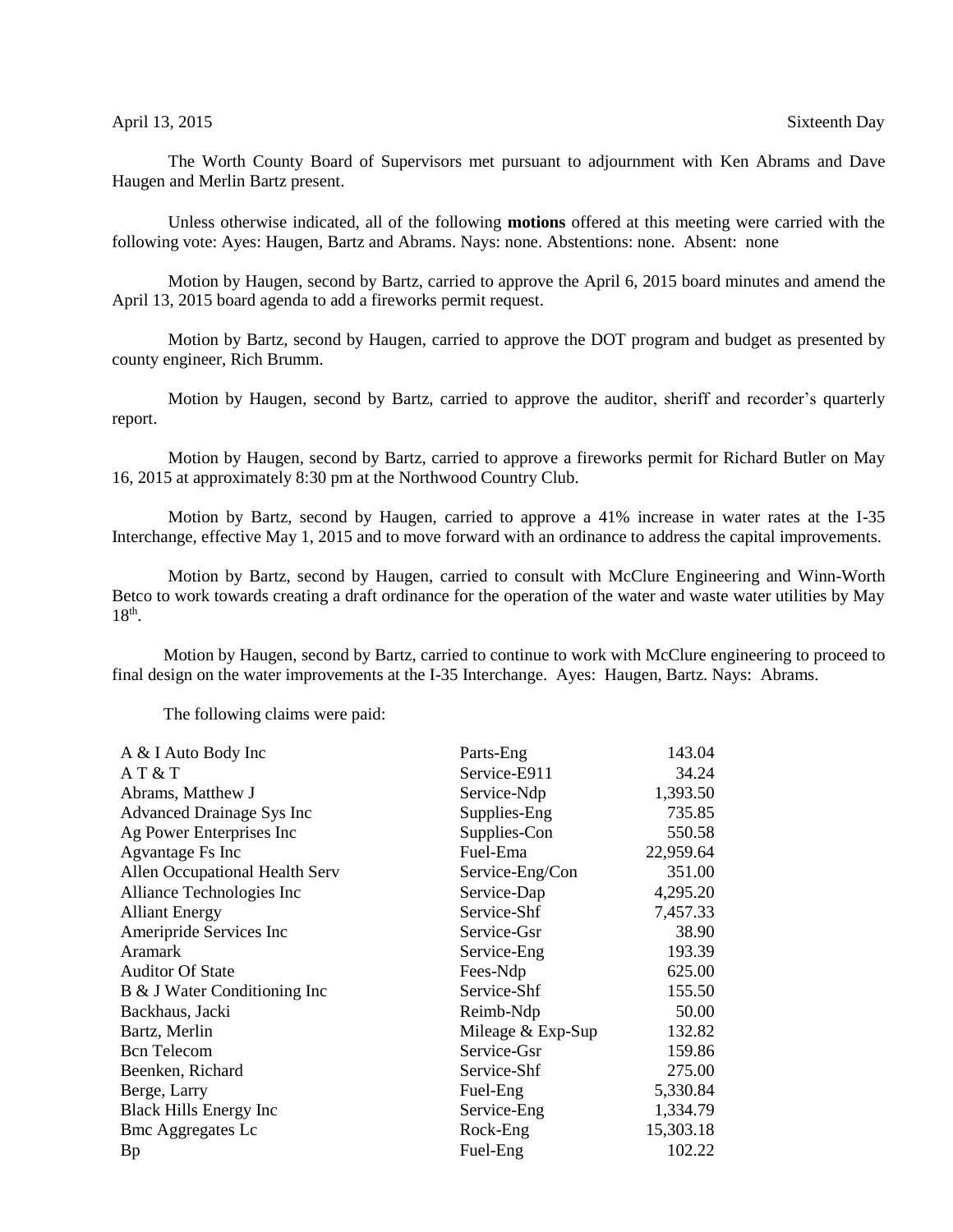| Brumm, Richard                     | Reimb-Eng            | 756.67    |
|------------------------------------|----------------------|-----------|
| <b>Businessware Solutions Inc</b>  | Service-Dap          | 21.64     |
| <b>Calibre Press</b>               | Edu-Shf              | 278.00    |
| <b>Card Center</b>                 | Exp-It/Gis-Dap       | 436.63    |
| Carquest Auto Parts Inc            | Supplies-Tra         | 3,985.85  |
| <b>Cataldo Schott Funeral Home</b> | Service-Soc          | 2,000.00  |
| Centurylink                        | Service-Eng          | 41.06     |
| Cerro Gordo Co Auditor             | Fees-Mex             | 2,284.01  |
| <b>Certified Laboratories</b>      | Supplies-Eng         | 1,360.20  |
| City Of Fertile                    | Service-Eng          | 1,651.60  |
| City Of Grafton                    | Rutf-Eng             | 911.48    |
| City Of Hanlontown                 | Rutf-Eng             | 370.54    |
| City Of Joice                      | Service-Eng          | 934.34    |
| City Of Kensett                    | Service-Eng          | 480.42    |
| City Of Manly                      | Service-Eng          | 45.65     |
| City Of Northwood                  | Service-Con          | 382.19    |
| <b>Class C Solutions Group</b>     | Supplies-Eng         | 430.24    |
| Dave Syverson Inc                  | Parts-Eng            | 428.21    |
| Dci-Sor                            | Edu-Shf              | 80.00     |
| Eilertson, Eugene                  | Service-Con          | 257.92    |
| <b>Electronic Engineering</b>      | Service-Dap          | 31,899.95 |
| Eliot Inc.                         | Supplies-Eng         | 1,385.00  |
| Falkstone Llc                      | Rock-Eng             | 2,644.57  |
| <b>Fallgatter's Market</b>         | Supplies-Con         | 813.88    |
| Fertile Pronto                     | Supplies-Eng         | 121.81    |
| Foley, Larry                       | Reimb-Eng            | 200.00    |
| Galls, Llc                         | Supplies-Shf         | 268.89    |
| <b>Grafton Fire Department</b>     | Equip-E911           | 2,000.00  |
| Greve Law Office                   | Exp-Aty              | 100.50    |
| Greve, Jeff                        | Mileage-Aty          | 23.40     |
| Hanson, James David                | Reimb-Con            | 20.00     |
| Haugen, David                      | Mileage-Sup          | 167.96    |
| Healthworks                        | Service-Eng          | 60.00     |
| Heartland Asphalt Inc              | Supplies-Eng         | 235.20    |
| <b>Heartland Power Coop</b>        | Service-Eng          | 3,256.69  |
| Hogan-Hansen Cpa's                 | Service-Ndp          | 7,550.00  |
| Huber Supply Co Inc                | Service-Eng          | 105.00    |
| I35/105 Welcome Center Inc.        | H/M Tax-Ndp          | 5,703.05  |
| Ia County Atty's Assoc             | Dues-Aty             | 246.00    |
|                                    | Service-Rec          |           |
| Ia County Recorders Assn           |                      | 2,038.16  |
| Ia Dept Of Transportation          | Service-Eng          | 101.00    |
| Ia Emergency Management Assoc      | Dues-Ema             | 75.00     |
| Ia Law Enforcement Academy         | Edu-Shf              | 160.00    |
| Ia Prison Industries               | Supplies-Eng         | 7,437.40  |
| Ia Workforce Development           | Unempl Ins           | 4,057.77  |
| <b>Isac</b>                        | Edu-Sup              | 50.00     |
| Isaca                              | Edu-Aud              | 325.00    |
| Iscta                              | Edu-Trs              | 160.00    |
| J & J Machining Welding & Fabr     | Supplies-Eng         | 726.78    |
| Johanns, Shellie                   | Mileage-Aud          | 165.66    |
| Johnson Oil & Lp                   | Service-Vaf          | 973.77    |
| <b>Johnson Sanitary</b>            | Supplies-Gsr         | 75.10     |
| Johnson, Harold H                  | Reimb Tax & Util-Phd | 1,979.02  |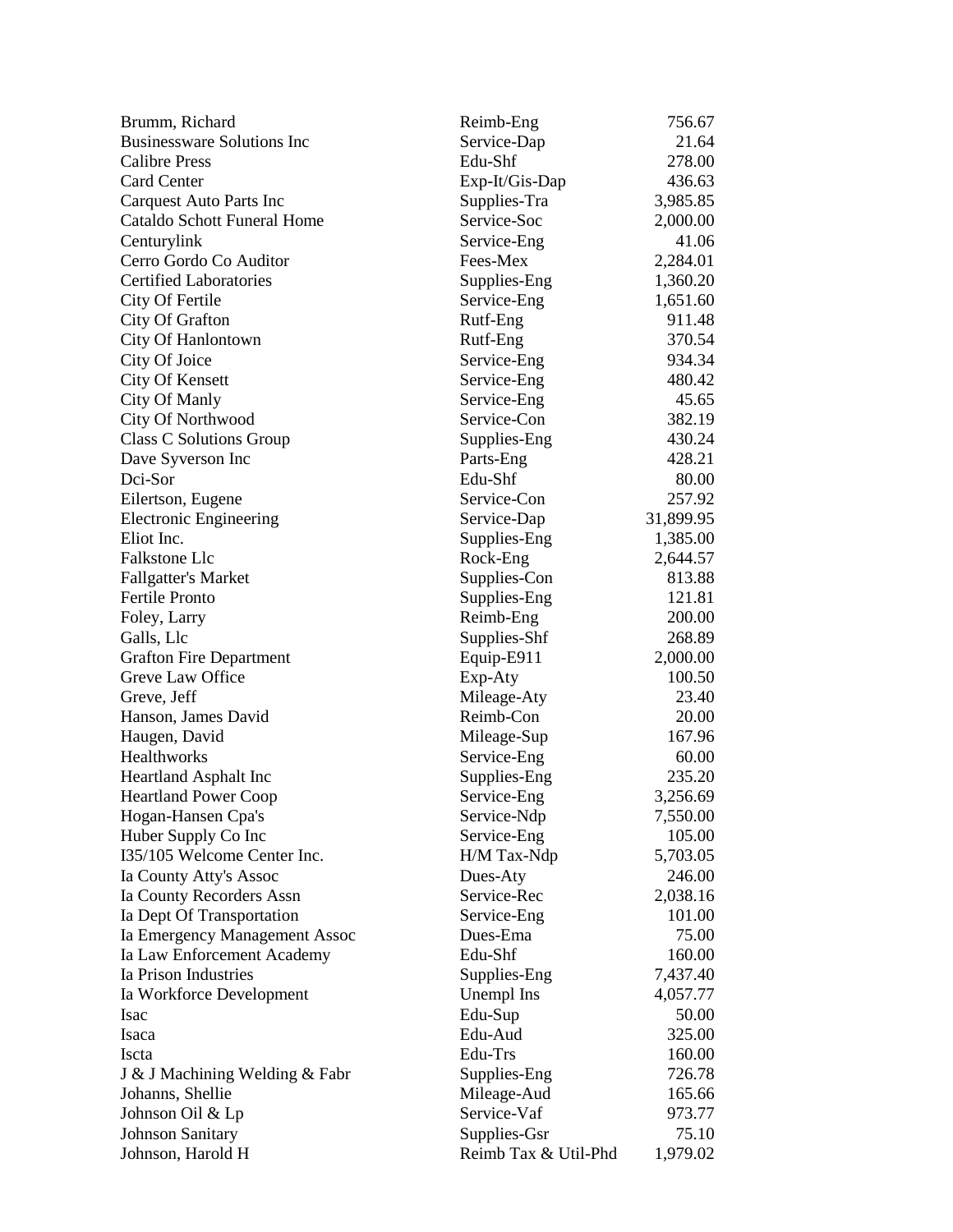| Joice Fire Dept                   | Equip-E911      | 2,000.00  |
|-----------------------------------|-----------------|-----------|
| Knudtson, Kirby                   | Service-Shf     | 130.61    |
| Konrad Family Trust               | Well Plug-San   | 800.00    |
| Kruger, Thomas                    | Supplies-Con    | 115.00    |
| L R Falk Const Co                 | Rock-Eng        | 5,590.85  |
| Larsen Plumbing & Heating Inc     | Service-Shf     | 359.95    |
| <b>Larson Contracting Central</b> | Project-Ndp     | 25,000.00 |
| <b>Lawson Products Inc</b>        | Supplies-Eng    | 54.58     |
| Lexisnexis                        | Service-Aty     | 137.00    |
| <b>Manly Junction Signal</b>      | Service-Trs     | 603.84    |
| Marco Inc                         | Service-Shf     | 251.78    |
| Martin Bros Dist Co Inc           | Supplies-Gsr    | 398.13    |
| Martin Marietta Materials Inc     | Rock-Eng        | 24,315.45 |
| <b>Mason City Glass Service</b>   | Service-Cap     | 4,836.00  |
| Mediacom                          | Service-Gsr     | 1,816.67  |
| Melby, Ruth                       | Mileage-Mha     | 52.00     |
| Mireles, Sandra                   | Mileage-Mha     | 307.84    |
| Niacog                            | Service-Tra     | 57.00     |
| Northwood Anchor Inc              | Service-Shf     | 1,762.90  |
| Northwood Electric Inc            | Service-Gsr     | 75.18     |
| Northwood Lumber                  | Supplies-Con    | 137.35    |
| Northwood Sanitation Llc          | Service-Gsr     | 181.50    |
| Northwood True Value              | Supplies-Phd    | 47.75     |
| Northwood-Kensett Csd             | Edu-Con         | 638.00    |
| Northwoods State Bank             | Service-Shf     | 244.81    |
| Northwoods State Bank             | Service-Dap/Trs | 212.70    |
| <b>Olson Trading Post Inc</b>     | Supplies-Con    | 642.71    |
| <b>Personnel Concepts</b>         | Service-Sdp     | 25.90     |
| Pictometry International Corp     | Service-Asr     | 2,246.81  |
| <b>Pitney Bowes Global</b>        | Service-Dap     | 352.68    |
| <b>Premier Cleaners</b>           | Service-Shf     | 23.80     |
| Printing Services Inc             | Supplies-Dap    | 277.03    |
| Pritchard's Of Northwood Inc      | Service-Shf     | 1,051.43  |
| <b>Ram Systems</b>                | Service-Phd     | 695.00    |
| Reinhart Food Service Llc         | Supplies-Shf    | 317.29    |
| <b>Reserve Account</b>            | Postage-Asr     | 3,350.00  |
| Schickel, Candila                 | Service-Chm     | 198.00    |
| Singelstad's Hardware             | Supplies-Eng    | 20.28     |
| <b>Staples Credit Plan</b>        | Supplies-Ema    | 41.98     |
| State Hygienic Laboratory         | Service-Con     | 12.50     |
| Stayner, Marilyn                  | Edu-E911        | 379.97    |
| Tyler Technologies Inc            | Service-Dap     | 35.00     |
| <b>U S Postal Service</b>         | Postage-Asr     | 343.00    |
| Us Cellular                       | Service-Eng     | 147.73    |
| Vanguard Appraisals Inc           | Service-Asr     | 4,120.00  |
| Ver Helst Snyder Drug             | Supplies-Rec    | 230.19    |
| <b>Verizon Wireless</b>           | Service-Phd     | 1,342.05  |
| Viking Welding                    | Service-Shf     | 151.68    |
| Waste Management                  | Service-Sdp     | 2,354.32  |
| Western Petroleum Company         | Supplies-Eng    | 863.58    |
| Winnebago Coop Telephone Assn     | Service-Sdp     | 1,030.99  |
| Winter Equipment Company          | Equip-Eng       | 5,286.26  |
| Win-Worth Betco                   | H/M Tax-Ndp     | 8,554.57  |
|                                   |                 |           |